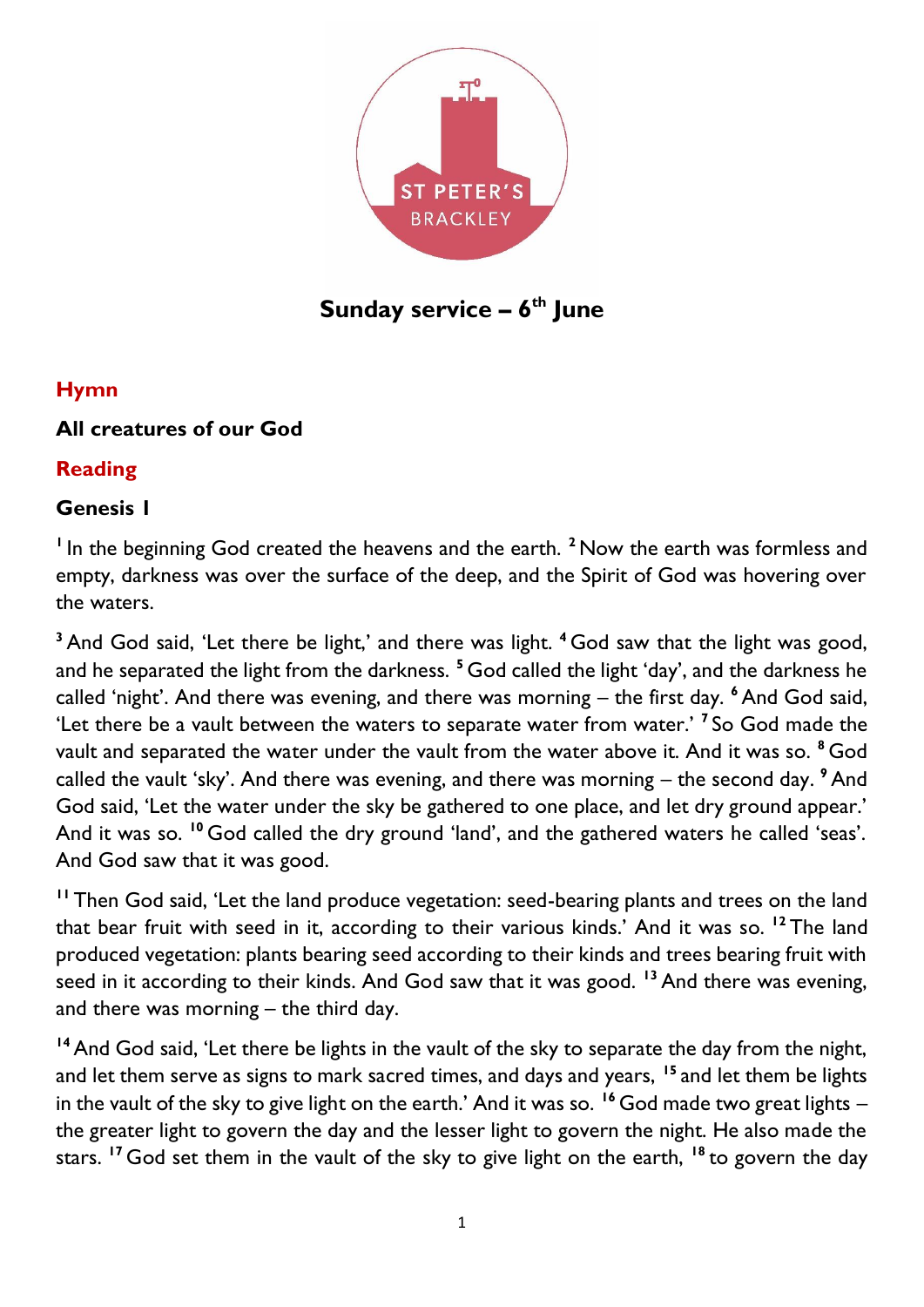and the night, and to separate light from darkness. And God saw that it was good. **<sup>19</sup>** And there was evening, and there was morning – the fourth day.

**<sup>20</sup>** And God said, 'Let the water teem with living creatures, and let birds fly above the earth across the vault of the sky.' **<sup>21</sup>** So God created the great creatures of the sea and every living thing with which the water teems and that moves about in it, according to their kinds, and every winged bird according to its kind. And God saw that it was good. **<sup>22</sup>** God blessed them and said, 'Be fruitful and increase in number and fill the water in the seas, and let the birds increase on the earth.' **<sup>23</sup>** And there was evening, and there was morning – the fifth day.

**<sup>24</sup>** And God said, 'Let the land produce living creatures according to their kinds: the livestock, the creatures that move along the ground, and the wild animals, each according to its kind.' And it was so. **<sup>25</sup>** God made the wild animals according to their kinds, the livestock according to their kinds, and all the creatures that move along the ground according to their kinds. And God saw that it was good.

# **Sermon**

# **Creed**

**We believe in one God, the Father, the Almighty, maker of heaven and earth, of all that is, seen and unseen.** 

**We believe in one Lord, Jesus Christ, the only Son of God, eternally begotten of the Father, God from God, Light from Light, true God from true God, begotten, not made, of one Being with the Father; through him all things were made. For us and for our salvation he came down from heaven, was incarnate from the Holy Spirit and the Virgin Mary and was made man. For our sake he was crucified under Pontius Pilate; he suffered death and was buried. On the third day he rose again in accordance with the Scriptures; he ascended into heaven and is seated at the right hand of the Father. He will come again in glory to judge the living and the dead, and his kingdom will have no end.**

**We believe in the Holy Spirit, the Lord, the giver of life, who proceeds from the Father and the Son, who with the Father and the Son is worshipped and glorified, who has spoken through the prophets.** 

**We believe in one holy catholic and apostolic Church. We acknowledge one baptism for the forgiveness of sins. We look for the resurrection of the dead, and the life of the world to come. Amen.**

### **Prayers**

God so loved the world that he gave his only Son Jesus Christ to save us from our sins, to be our advocate in heaven, and to bring us to eternal life. Let us confess our sins in penitence and faith, firmly resolved to keep God's commandments and to live in love and peace with all.